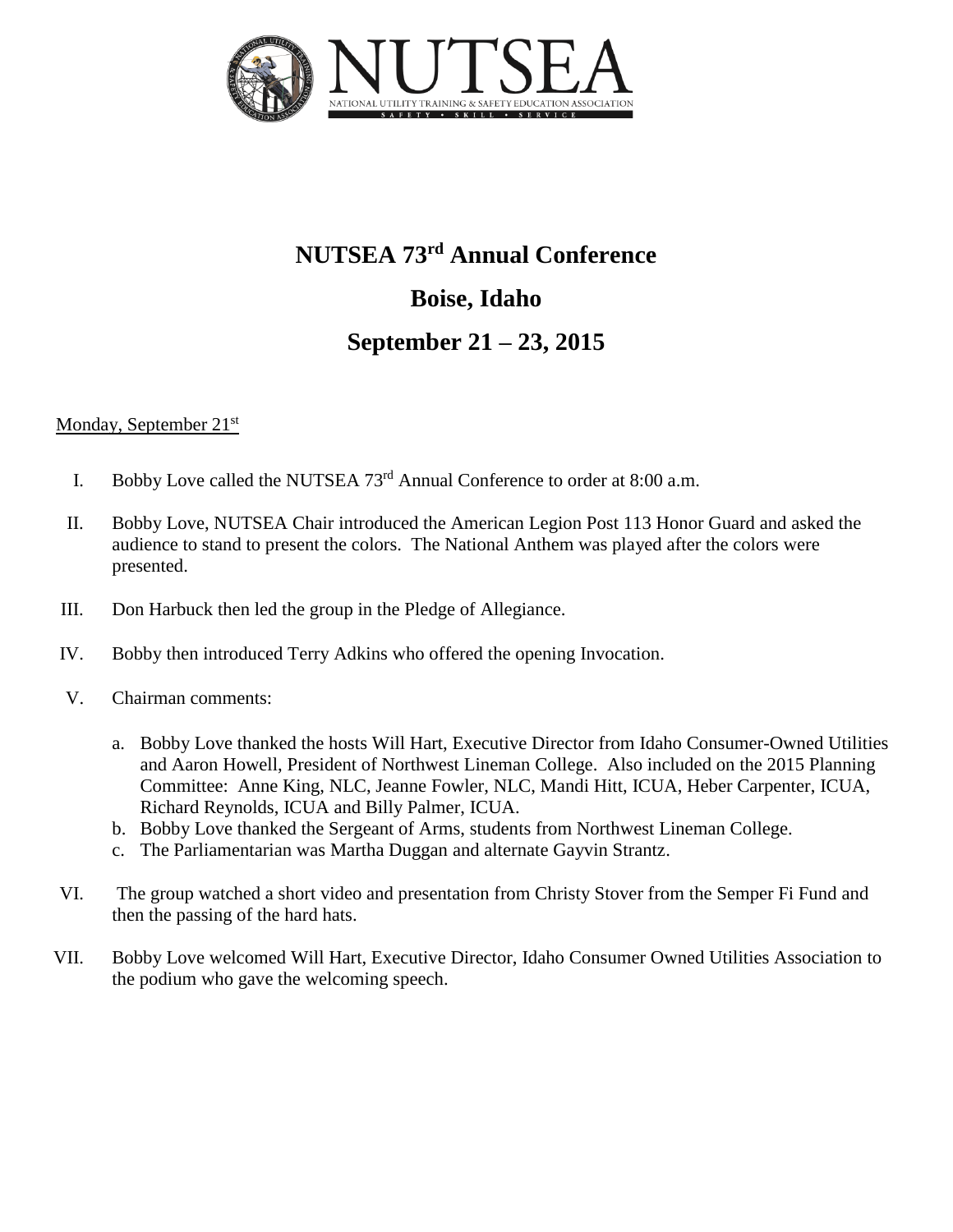## **NUTSEA 73rd Annual Conference Boise, Idaho September 21 – 23, 2015**

VIII. Bobby Love introduced the Board of Directors:

Vice Chairman – Terry Adkins, IN Secretary – Glenn Cunningham, GA Treasurer – Jim Ed Burris, KY

1 Year Director – Terry Ebright, SD 1 Year Director – Kooney Duncan, Oklahoma (Absent)

2 Year Director – Michael Williams, CO 2 Year Director – Micheal Weltzheimer, MS

3 Year Director – Jim Carpenter, MI 3 Year Director – Aarron Graham, LA

Past Chair – Jim Wright, GA

- IX. Bobby Love called for a Quorum from the Sergeant of Arms. A Quorum was confirmed by Don Harbuck and the business meeting was called to order.
- X. Bobby welcomed Micheal Weltzheimer to the podium and presented the following for active membership into NUTSEA:

| <b>Last Name</b> | <b>First Name</b>     | <b>Utility/Company</b>           | <b>State</b>   |
|------------------|-----------------------|----------------------------------|----------------|
| <b>Bettis</b>    | <b>Brenda</b>         | Illinois Rural Electric Coops    | $\mathbf{L}$   |
| <b>Brodsho</b>   | Ryan                  | <b>Wells Rural EC</b>            | <b>NV</b>      |
| Caulder          | Grantlyn              | <b>Brunswick EMC</b>             | NC             |
| Cook             | <b>Franklin Scott</b> | <b>Energy United</b>             | N <sub>C</sub> |
| Cromie           | Michael               | <b>Wells Rural EC</b>            | <b>NV</b>      |
| Deverman         | Daren                 | Corn Belt Energy Cooperative     | $\mathbf{L}$   |
| Duniven          | Will                  | Big Country EC                   | <b>TX</b>      |
| Graham           | Curt                  | Colorado Rural Electric Assoc    | CO             |
| Harvey           | Jim                   | Choptank EC                      | <b>MD</b>      |
| Hedlund          | Art                   | <b>Great Lakes Energy</b>        | MI             |
| Henson           | Joe                   | <b>Hoosier Energy REC</b>        | IN             |
| McGraw           | Dustin                | Palmetto EC                      | <b>SC</b>      |
| Meyer            | Angelea               | Colorado Rural Electric Assoc    | CO             |
| Napier           | Christopher           | <b>Ohio Rural Electric Coops</b> | <b>OH</b>      |
| Nicholson        | Terry                 | Elec Power Associations of MS    | <b>MS</b>      |
| Rogers           | William Shane         | Hilco EC                         | TX             |
| Wilson           | <b>Nick</b>           | Cobb EMC                         | <b>GA</b>      |
| Woodward         | Michael               | Choptank EC                      | MD             |
| Vallee           | Calvin                | Electric Cities of GA            | <b>GA</b>      |
| Walker           | Chris                 | NC Assoc of Electric Coops       | NC             |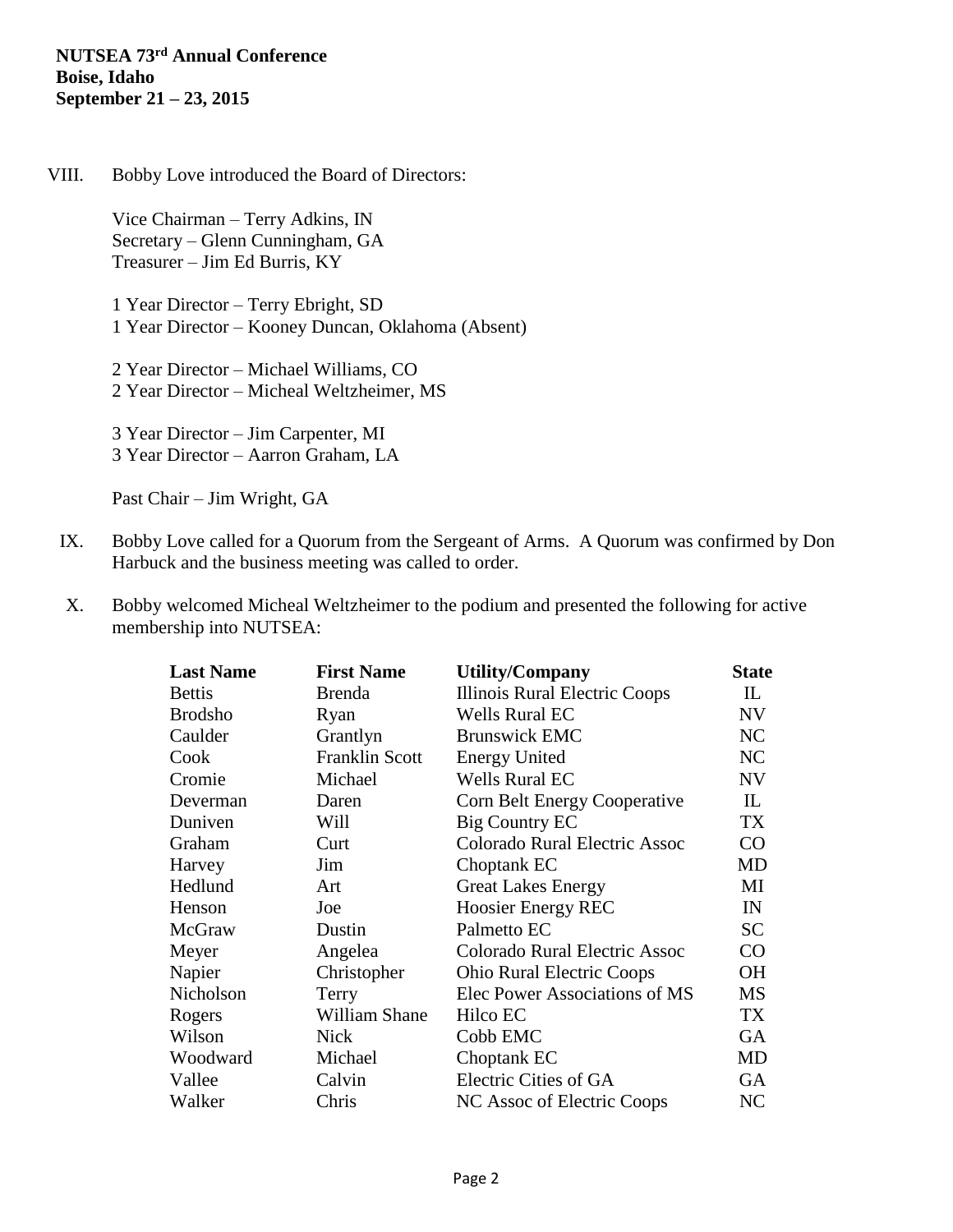| <b>Last Name</b> | <b>First Name</b> | Utility/Company                     | <b>State</b> |
|------------------|-------------------|-------------------------------------|--------------|
| <b>Zitek</b>     | Mary              | Assoc of Illinois Electric Coops    | IL           |
| <b>Thomas</b>    | Eddie             | <b>Upper Cumberland EMC</b>         | TN           |
| Pociask          | Matt              | <b>Iowa Assoc of Electric Coops</b> | IА           |
| Garner           | Jennifer          | Lea County EC                       | NΜ           |
| <b>Betterton</b> | <b>Brandon</b>    | Alabama Rural Elec Assoc            | AL           |
| Miles            | Jim               | Assoc of Illinois Elec Coops        | Н.           |

The following were also presented for associate membership into NUTSEA:

| <b>Last Name</b> | <b>First Name</b> | Utility/Company                  | <b>State</b> |
|------------------|-------------------|----------------------------------|--------------|
| Sosbe            | Susan             | <b>Wabash Valley Power Assoc</b> | IN           |
| Atherton         | Jason             | Southern Maryland EC             | MD           |
| Duckworth        | <b>Thomas</b>     | Central EMC                      | NC.          |

There was a motion and second to approve the new members and associate members. Bobby asked those present to stand and be recognized.

Bobby took a moment to recognize any past chairmen that were in attendance: Mike Bergeaux, Gary Christopherson, Bob Cooper, Tommy Greer, Kenny Guffey, Stan Rucker, Jim Wright and Vernon Shearer.

XI. Nominating Committee: Bobby welcomed Jim Wright, Chair of the Committee. Jim introduced the proposed slate of Executive Committee Nominees for 2015 – 2016:

> Chairman – Terry Adkins, IN Vice Chairman – Glenn Cunningham, GA Secretary – Jim Ed Burris, KY Treasurer – Terry Ebright, SD

1 Year Director – Mike William, CO 1 Year Director – Micheal Weltzheimer, MS

2 Year Director – Aarron Graham, LA 2 Year Director – Jim Carpenter, MI

3 Year Director – Wade Hurt, OK 3 Year Director – Jason Saunders, AL

Past Chair – Bobby Love, SC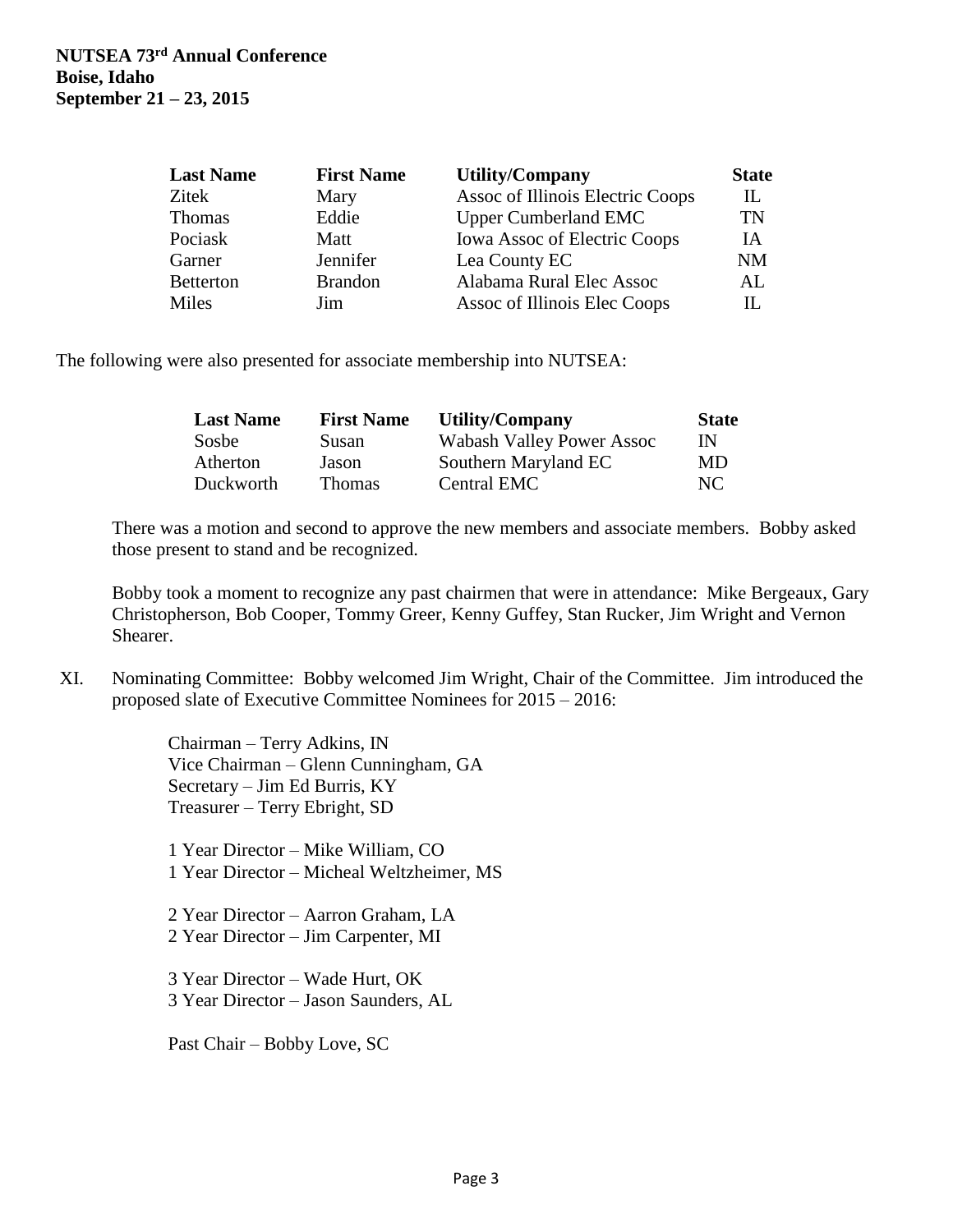Office of NUTSEA Chair: Terry Adkins was nominated by the NUTSEA Nominating Committee. There being no nominations from the floor Terry was voted into the position.

Office of NUTSEA Vice-Chair: Glenn Cunningham was nominated by the NUTSEA Nominating Committee. There being no nominations from the floor Glenn was voted into the position.

Office of NUTSEA Secretary: Jim Ed Burris was nominated by the NUTSEA Nominating Committee. There being no nominations from the floor Jim Ed was voted into the position.

Office of NUTSEA Treasurer: Terry Ebright was nominated by the NUTSEA Nominating Committee. There being no nominations from the floor Terry was voted into the position.

1 Year Directors: Michael Williams and Micheal Weltzheimer move up from Two Year Directors.

2 Year Directors: Aarron Graham and Jim Carpenter move up from Three Year Directors.

3 Year Directors: Wade Hurst was nominated by the NUTSEA Nominating Committee. There being no nominations from the floor Wade was voted into the position.

3 Year Directors: Jason Saunders was nominated by the NUTSEA Nominating Committee. There being no nominations from the floor Jason was voted into the position.

XII. The business meeting recessed until 10:15 a.m. on Wednesday, September 23, 2015.

#### **Wednesday, September 23, 2015 – Business Meeting**

- I. The meeting was called back to order at 10:15 a.m.
- II. The meeting minutes from 2014 were approved as written.
- III. Committee Reports:
	- a. Host Committee Reports: Will Hart and Aaron Howell reported people in attendance with members and guests. Will and Aaron recognized their staff.
	- b. Resolutions Committee: Don Harbuck, Chairman recognized the members (Revonda Laws and Wes Lee). Don wanted to thank the committee for their work on the speaker gifts. It was also announced that Revonda Laws requested to be removed from the Resolution Committee. Don thanked Revonda for her service on the committee and the NUTSEA Organization. Don asked Connie Sparks from Indiana Electric Cooperatives to replace the position vacated by Revonda and she accepted.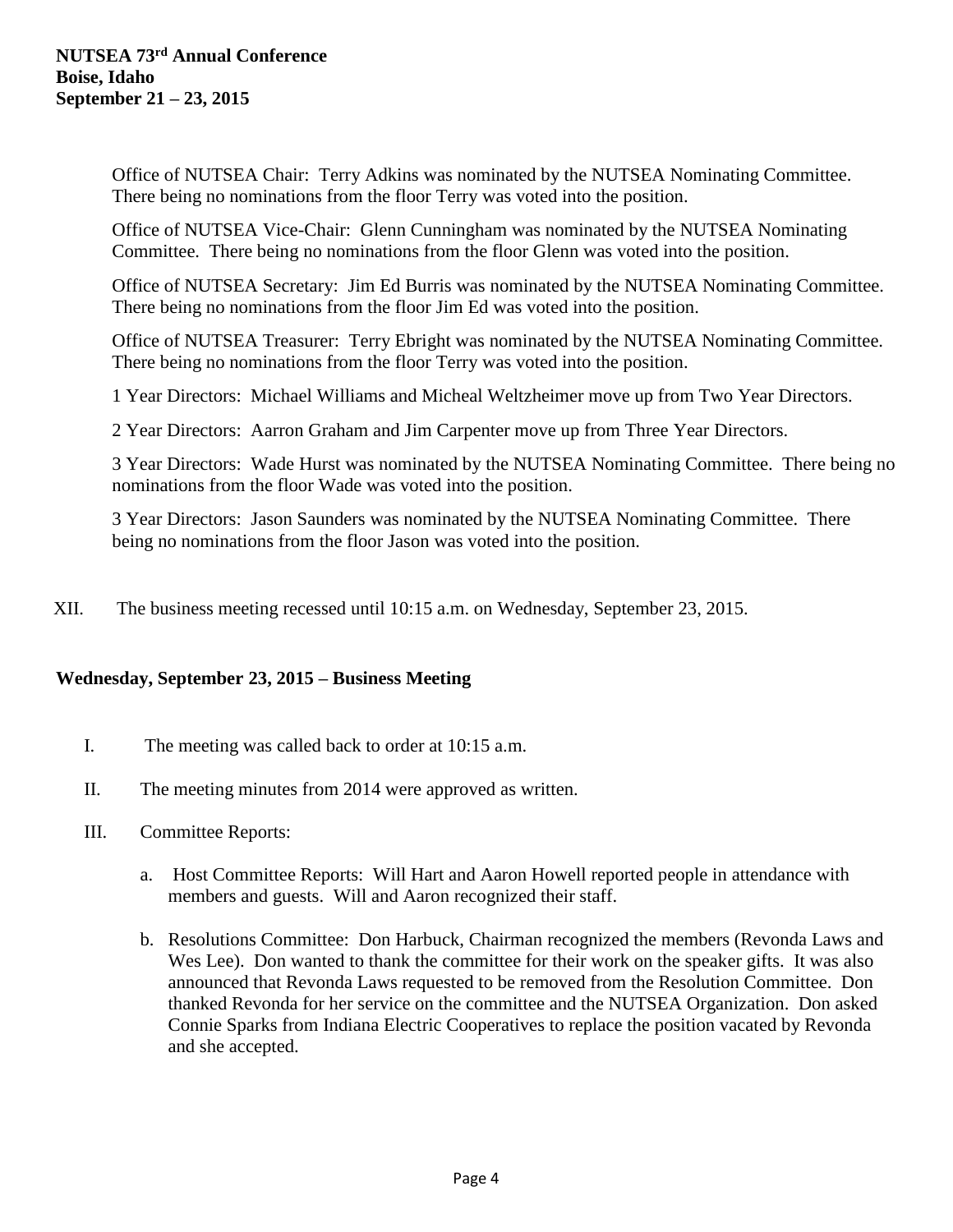- c. Operations and Rules Committee: Garry Christopherson, Chair reported that the committee discussed the current By-Laws and Operating Rules and up-dates and revisions made. These changes were posted and would be voted on at the Business Meeting. The Committee worked on cleaning up language to align with current structure of the organization and how they operate as NUTSEA. The Committee is comprised of Steve Savon, Bob Cooper, Jason Saunders and Glenn Cunningham.
- d. Membership Committee: Michael Weltzheimer, Chair reported that there were 26 new active members and 3 new associate applicants. All were unanimously voted in. Committee members were Wade Hurst, Wendy Regan and Jim Ed Burris
- e. Regulatory Standards/Legislative Report: Martha Duggan, no report. Martha gave her Regulatory Update during the conference.
- f. New Member Orientation Terry Adkins, Chair welcomed new members at the New Members luncheon which was held on Monday. All participants received a NUTSEA computer bag and flash drive with important information. Topics discussed: what NUTSEA is about, what NUTSEA does, attending workshops, net-working within organization, program sharing and website.
- g. Generation & Transmission: Kirk Wulf, Chair reported that there were 14 in attendance along with the committee members: Cory Rodgers, Ken Macken and Mike Willoughby. Topics discussed were: partnering with NRECA to hold another G&T Safety Summit, contractor safety management (information sharing, pre-qualification process and observations), observation programs (asking employees about safety) and asbestos. Those in attendance liked the format of NUTSEA but would like more time for roundtable and repeated sessions.
- h. Distribution: Lou Delaby, Chair reported that there were 72 in attendance at the roundtable over two days. The topics that were discussed were vehicle recovery, traffic control/work zone safety, PPE, distributed generation, training schools, incident/near miss, arc flash, full protection and host employer.
- i. Job Training & Safety: Farris Leonard, Chair reported that over the course of two days there were 68 in attendance at the roundtable including committee members: Tony Powell and Dan Whitesides. Farris reported that the group broke into smaller groups and discussed the top challenges for JT&S now and looking into the future. Highlights included: new workforce, hiring processes, making safety personal and compliance challenges.
- j. SAIA: Aarron Graham (the outgoing SAIA Chairman) conducted the roundtable. It was reported that the summer meeting was held in Charleston, South Carolina and was hosted by the Electric Cooperatives of South Carolina. There were 75 members and 4 new member applications. Over \$1,000 was raised for Fran Achilles (NUTSEA Member). The SAIA website has been updated and programs can now be found there. Aarron thanks M.S. for keeping the website up-to-date. Aarron also thanked David White for continuing to maintain the website and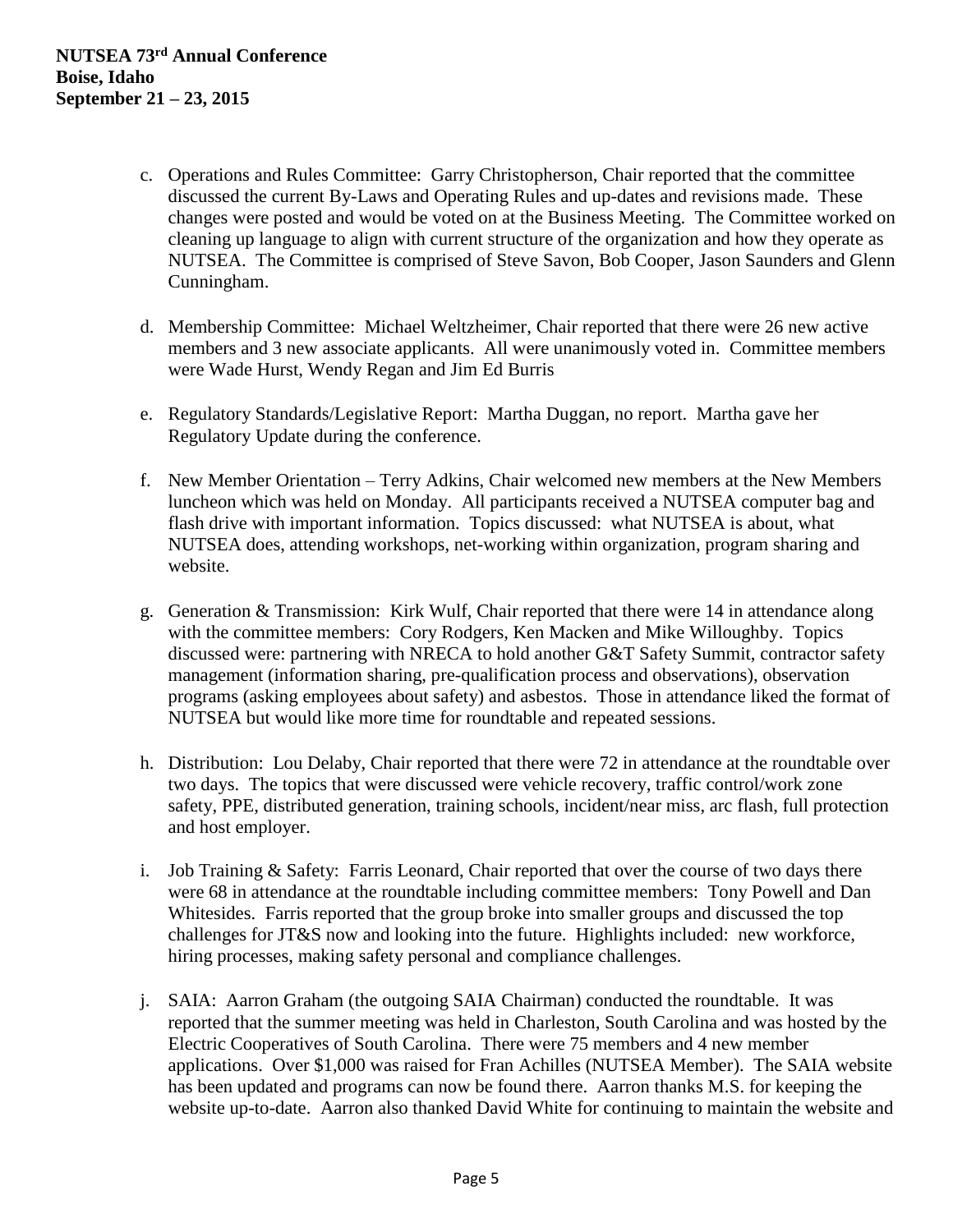SAIA now has approximately 160 individuals from 14 states. The fall meeting was held in conjunction with the NUTSEA meeting in Boise Idaho and there were 28 attendees. The nominating committee submitted the following for 2016 officers: Chairman, Greg McKoy (GA); Vice Chairman, Darren Maddox (AL); and Secretary, Rusty Wannamaker (SC). All officers were approved. The Ray Pantel Award winner is David White (KY). The upcoming meeting sites are as follows: 2016 Oklahoma City, Oklahoma and 2017 Lexington, Kentucky.

- k. Quad States: John Dvorak, Chairman reported that the "Model Safety Program" subcommittee continues to update and upgrade the program. Joe will be planning a conference call and do a formal update in the December timeframe. The Quad States forms on the website are being upgraded. Old outdated forms are being deleted where necessary. John requested that members bring their forms to share at the next meeting. The 2016 Safety Summit project is progressing very nicely. Time will be carved out to work on the project at the Quad States 2016 winter meeting. A conference call to prepare for the winter meeting will also be in the December time frame. At the winter meeting a review of the IAuditor program on the IPad would be beneficial as more and more people are using IPads. The recent NRECA regional meeting in Minneapolis was discussed. The rollout of the Speak Up Listen Up Program from the NRECA was also discussed. The attendance of the Quad States membership at this NUTSEA conference is highly recommended. The 2016 Meeting will be held January  $11<sup>th</sup> - 15<sup>th</sup>$  in Columbus, Ohio and the Ohio Rural Electric Cooperative will host.
- l. Treasurer's Report: Jim Ed Burris reported as of September 20, 2015 NUTSEA had \$140,820.19 in the bank with outstanding conference related invoices yet to be paid.
- m. Report on Hard Hat donation: \$2,571 was collected. A motion was made and seconded to double that amount. Motion passed unanimously.
- n. NRECA Report: Bud Branham, Chair (Garry Christopherson reporting) reported on the on-line system implementation. On-site observation: a few bumps but becoming more stable, will be available to participating coops in November 2015, second phase in 2016, will work on selfassessment. Approximately 560 cooperatives are participating and it is still building. Key priorities are engaging top leaders, updating Leadership Commitment Video, improving Safety Improvement Plans, new guidance materials for making the plans work and modifying the application process in 2017. The Area Administrators Meeting will be held in St. Louis, November  $3<sup>rd</sup>$  and  $4<sup>th</sup>$ , 2015. Speak Up/Listen Up is making progress with positive results around the country with more cooperatives getting involved.

# **Old Business:**

A motion was made to accept the By-Laws as posted with changes/updates – motion passed.

A motion was made to accept the Operating Rules as posted with changes/updates – motion passed.